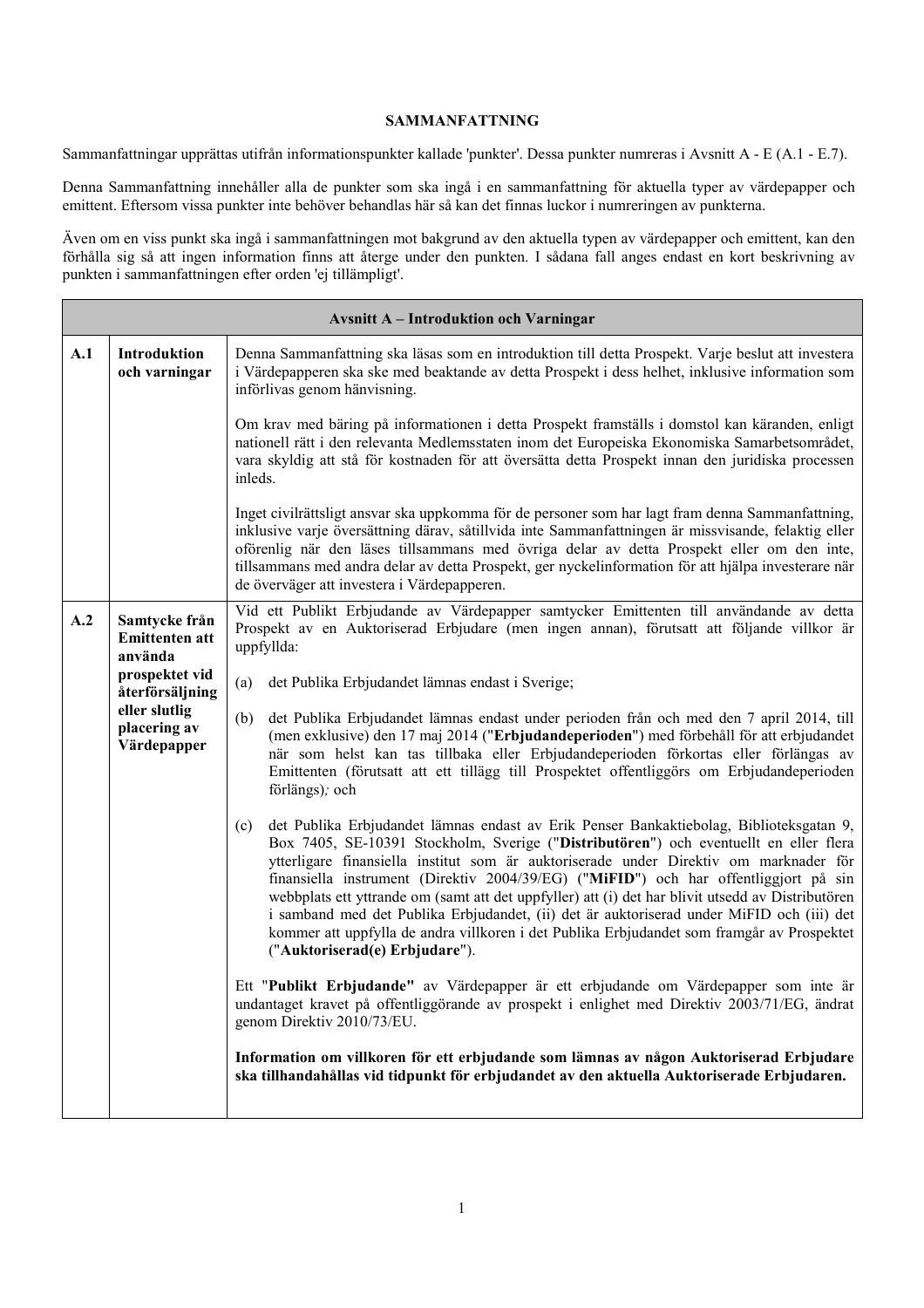|      | Avsnitt $B$ – Emittent                                                                                                                                |                                                                                                                                                                                                                                                                                                                                                                                                                                                                                                                                                                                                                                                                                                                                                                                                                                                                                                                                                                                                                                                                                                                                                                                                                                                                                                                                                                                                                                                                                                                                                                                                                                                                                                                                                                                                                                                                                                                                                                                                                                                                                                                                                                                                                                                                                                                                                                                                                      |  |  |  |
|------|-------------------------------------------------------------------------------------------------------------------------------------------------------|----------------------------------------------------------------------------------------------------------------------------------------------------------------------------------------------------------------------------------------------------------------------------------------------------------------------------------------------------------------------------------------------------------------------------------------------------------------------------------------------------------------------------------------------------------------------------------------------------------------------------------------------------------------------------------------------------------------------------------------------------------------------------------------------------------------------------------------------------------------------------------------------------------------------------------------------------------------------------------------------------------------------------------------------------------------------------------------------------------------------------------------------------------------------------------------------------------------------------------------------------------------------------------------------------------------------------------------------------------------------------------------------------------------------------------------------------------------------------------------------------------------------------------------------------------------------------------------------------------------------------------------------------------------------------------------------------------------------------------------------------------------------------------------------------------------------------------------------------------------------------------------------------------------------------------------------------------------------------------------------------------------------------------------------------------------------------------------------------------------------------------------------------------------------------------------------------------------------------------------------------------------------------------------------------------------------------------------------------------------------------------------------------------------------|--|--|--|
| B.1  | <b>Emittentens</b><br>juridiska och<br>kommersiella<br>namn                                                                                           | Värdepapperen emitteras av Barclays Bank PLC ("Emittenten").                                                                                                                                                                                                                                                                                                                                                                                                                                                                                                                                                                                                                                                                                                                                                                                                                                                                                                                                                                                                                                                                                                                                                                                                                                                                                                                                                                                                                                                                                                                                                                                                                                                                                                                                                                                                                                                                                                                                                                                                                                                                                                                                                                                                                                                                                                                                                         |  |  |  |
| B.2  | Säte och juridisk<br>form för<br>Emittenten,<br>lagstiftning<br>under vilken<br>Emittenten<br>bedriver<br>verksamhet och<br>dess land för<br>bildande | Emittenten är ett publikt aktiebolag som är registrerat i England och Wales. Emittenten bildades<br>den 7 augusti 1925 under Colonial Bank Act 1925, och registrerades den 4 oktober 1971 som ett<br>aktiebolag under Companies Act 1948 to 1967. Enligt Barclays Bank Act 1984 omregistrerades<br>Emittenten den 1 januari 1985 som ett publikt aktiebolag.                                                                                                                                                                                                                                                                                                                                                                                                                                                                                                                                                                                                                                                                                                                                                                                                                                                                                                                                                                                                                                                                                                                                                                                                                                                                                                                                                                                                                                                                                                                                                                                                                                                                                                                                                                                                                                                                                                                                                                                                                                                         |  |  |  |
| B.4b | Kända trender<br>som påverkar<br>Emittenten och<br>verksamhets-<br>områden inom<br>vilka Emittenten<br>bedriver<br>verksamhet                         | Verksamheten och intjäningen för Emittenten och dess dotterföretag<br>(tillsammans,<br>"Bankkoncernen") kan påverkas av skattepolicys eller andra policys och andra åtgärder från<br>olika statliga- och tillsynsmyndigheter inom Storbritannien, EU, USA och på andra ställen, och<br>samtliga dessa policys kan vara föremål för förändring. Det näringsrättsliga svaret på den<br>finansiella krisen har inneburit och fortsätter att innebära väldiga regulatoriska förändringar i<br>Storbritannien, EU, USA och på andra ställen där Bankkoncernen är verksam. Det har även<br>inneburit (bland annat) (i) en mer bestämd attityd bland myndigheter i många jurisdiktioner, och<br>(ii) skärpta kapital- och likviditetskrav (t.ex. enligt det fjärde Kapitaltäckningsdirektivet (CRD<br>IV)). Eventuella framtida regulatoriska förändringar kan även begränsa Bankkoncernens<br>verksamheter, reglera viss utlåningsverksamhet och leda till andra betydande kostnader för<br>regelefterlevnad.<br>Kända trender som påverkar Emittenten och de verksamhetsområden inom vilka Emittenten<br>bedriver verksamhet inkluderar:<br>fortsatt politisk och regulatorisk granskning av bankverksamhetsområdet som kan<br>٠<br>innebära ökad eller förändrad reglering som troligtvis kommer leda till en betydande<br>inverkan på hela branschen;<br>generella förändringar av regulatoriska krav, t.ex., försiktighetsregler avseende<br>kapitalkravsregelverk och regler utformade för att leda till finansiell stabilitet och öka<br>insättningsskydd;<br>amerikansk lagstiftning (US Dodd-Frank Wall Street Reform and Consumer Protection<br>Act), som innehåller långtgående regulatoriska reformer (inklusive restriktioner<br>avseende handel i eget namn och fondrelaterade aktiviteter (den s.k. 'Volcker rule'));<br>utredningar företagna av det brittiska konkurrensverket (Office of Fair Trading)<br>$\bullet$<br>gällande Visa och MasterCard kredit och debit avgifter som kan komma att påverka<br>konsumentkreditverksamheten;<br>utredningar företagna av tillsynsorgan inom Storbritannien, EU och USA avseende<br>ingivanden gjorda av Emittenten och andra panelmedlemmar till organ som fastställer<br>olika internbankräntor så som London Interbank Offered Rate ("LIBOR") och Euro<br>Interbank Offered Rate ("EURIBOR"); och<br>förändring avseende konkurrens- och prissättningsmiljö. |  |  |  |
| B.5  | <b>Beskrivning av</b><br>koncernen och<br><b>Emittentens</b><br>position inom                                                                         | Bankkoncernen är en stor global aktör inom den finansiella tjänstesektorn. Hela det emitterade<br>ordinarie aktiekapitalet i Emittenten ägs indirekt av Barclays PLC (tillsammans med dess<br>dotterbolag "Koncernen"), som är holdingmoderbolaget i Bankkoncernen.                                                                                                                                                                                                                                                                                                                                                                                                                                                                                                                                                                                                                                                                                                                                                                                                                                                                                                                                                                                                                                                                                                                                                                                                                                                                                                                                                                                                                                                                                                                                                                                                                                                                                                                                                                                                                                                                                                                                                                                                                                                                                                                                                  |  |  |  |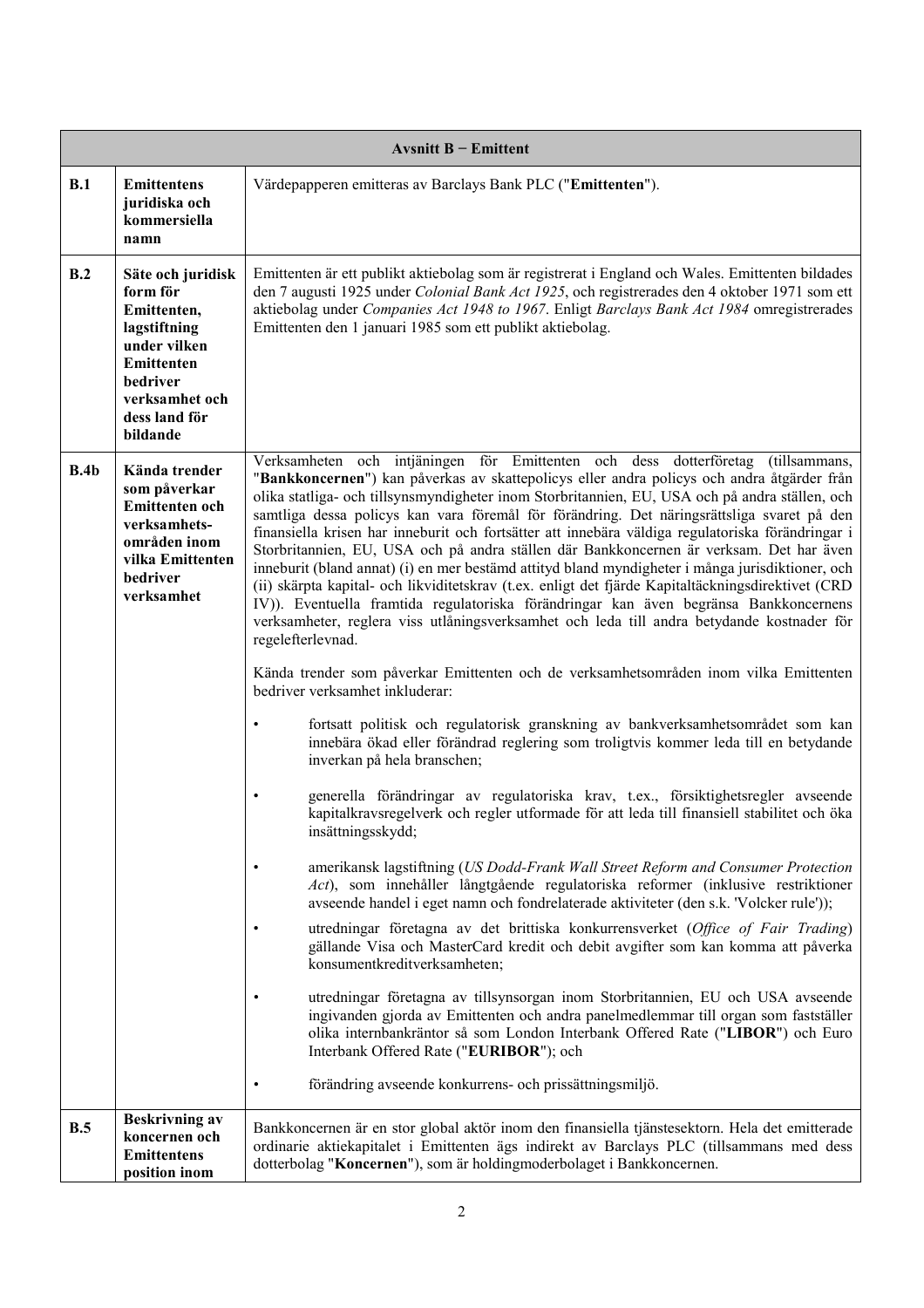|             | koncernen                                                                                                                                                |                                                                                                                                                                                                                                                                                                                                                                                                                                                                                                                                                                                                                                                                                                                                                                                                                                                                                                                                                                                                                                                                                                                                      |
|-------------|----------------------------------------------------------------------------------------------------------------------------------------------------------|--------------------------------------------------------------------------------------------------------------------------------------------------------------------------------------------------------------------------------------------------------------------------------------------------------------------------------------------------------------------------------------------------------------------------------------------------------------------------------------------------------------------------------------------------------------------------------------------------------------------------------------------------------------------------------------------------------------------------------------------------------------------------------------------------------------------------------------------------------------------------------------------------------------------------------------------------------------------------------------------------------------------------------------------------------------------------------------------------------------------------------------|
| B.9         | <b>Vinstprognos</b><br>eller vinst-<br>uppskattning                                                                                                      | Ej tillämpligt; Emittenten har valt att inte inkludera vinstprognos eller vinstuppskattning.                                                                                                                                                                                                                                                                                                                                                                                                                                                                                                                                                                                                                                                                                                                                                                                                                                                                                                                                                                                                                                         |
| B.10        | Reservationer i<br>revisions-<br>berättelsen<br>avseende<br>historisk<br>finansiell<br>information                                                       | Ej tillämpligt; revisionsberättelsen avseende historisk finansiell information innehåller inga<br>sådana reservationer.                                                                                                                                                                                                                                                                                                                                                                                                                                                                                                                                                                                                                                                                                                                                                                                                                                                                                                                                                                                                              |
| B.12        | <b>Utvald finansiell</b><br>information,<br>inga betydande<br>negativa<br>förändringar<br>och inga<br>betydande<br>förändringar                          | Baserat på Bankkoncernens reviderade finansiella information för året som slutade den 31<br>december 2013 hade Bankkoncernen totala tillgångar om £1 312 840 miljoner (2012: £1 488<br>761 miljoner), total nettoutlåning och förskott om £468 664 miljoner (2012: £464 777 miljoner),<br>totala insättningar om £482 770 miljoner (2012: £462 512 miljoner) och totalt eget kapital om<br>£63 220 miljoner (2012: £59 923 miljoner) (inklusive minoritetsintressen om £2 211 miljoner<br>(2012: £2 856 miljoner)). Vinst före skatteavdrag från Bankkoncernens fortlöpande verksamhet<br>för året som slutade den 31 december 2013 var £2 855 miljoner (2012: £650 miljoner) efter<br>reserveringar för kreditförluster och andra reserveringar om £3 071 miljoner (2012: £3 340<br>miljoner). Den finansiella informationen i detta stycke utgör utdrag från den reviderade<br>konsoliderade finansiella redovisningen från Emittenten för året som slutade den 31 december<br>2013.<br>Det har inte inträffat några betydande negativa förändringar avseende Emittentens eller<br>Koncernens utsikter efter den 31 december 2013. |
|             |                                                                                                                                                          | Det har inte inträffat någon betydande förändring avseende Koncernens finansiella position eller<br>handelsposition efter den 31 december 2013.                                                                                                                                                                                                                                                                                                                                                                                                                                                                                                                                                                                                                                                                                                                                                                                                                                                                                                                                                                                      |
| <b>B.13</b> | <b>Nyligen</b><br>inträffade<br>händelser för<br><b>Emittenten som</b><br>är av betydande<br>relevans för att<br>bedöma<br><b>Emittentens</b><br>solvens | Den 6 december 2012 tillkännagav Emittenten att man hade träffat en överenskommelse om att<br>kombinera den största delen av dess verksamhet i Afrika ("Portföljen") med Absa Group<br>Limited ("Absa"). Den föreslagna kombinationen ska ske genom Absas förvärv av Portföljen<br>för en ersättning om 129 540 636 ordinarie aktier i Absa (som motsvarar ett värde om<br>uppskattningsvis £1,3 miljarder). Som ett resultat av transaktionen kommer Emittentens<br>innehav i Absa att öka från 55,5 procent till 62,3 procent. Sammanslagningen slutfördes den 31<br>juli 2013.                                                                                                                                                                                                                                                                                                                                                                                                                                                                                                                                                    |
| <b>B.14</b> | <b>Emittentens</b><br>beroende av<br>andra enheter<br>inom koncernen                                                                                     | Se 'B.5'.<br>Emittentens finansiella position är beroende av dess dotterföretags finansiella position.                                                                                                                                                                                                                                                                                                                                                                                                                                                                                                                                                                                                                                                                                                                                                                                                                                                                                                                                                                                                                               |
| <b>B.15</b> | <b>Beskrivning av</b><br><b>Emittentens</b><br>huvudsakliga<br>verksamheter                                                                              | Koncernen är en stor global aktör inom den finansiella tjänstesektorn som är verksam inom<br>bankverksamhet för privatkunder, kommersiell bankverksamhet, kreditkortsverksamhet,<br>investeringsbankverksamhet, förmögenhetsförvaltning och investeringsförvaltningstjänster med<br>en omfattande internationell närvaro i Europa, USA, Afrika och Asien.                                                                                                                                                                                                                                                                                                                                                                                                                                                                                                                                                                                                                                                                                                                                                                            |
| <b>B.16</b> | <b>Beskrivning av</b><br>om Emittenten<br>direkt eller<br>indirekt ägs eller<br>kontrolleras och<br>av vem och<br>formen för                             | Hela det emitterade ordinarie aktiekapitalet i Emittenten ägs indirekt av Barclays PLC, som är<br>holdingmoderbolag för Emittenten och dess dotterföretag.                                                                                                                                                                                                                                                                                                                                                                                                                                                                                                                                                                                                                                                                                                                                                                                                                                                                                                                                                                           |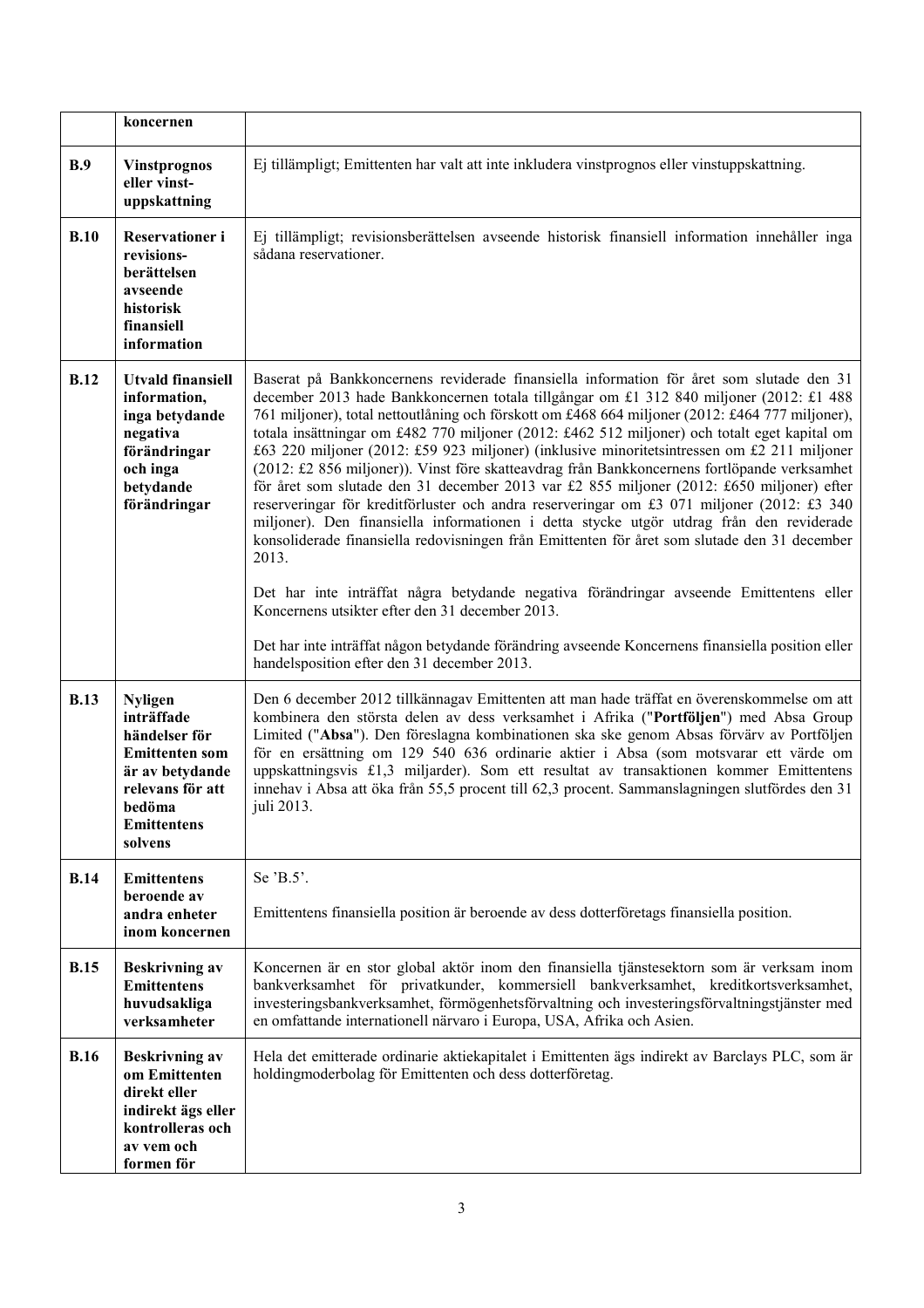|     | sådan kontroll                                                                         |                                                                                                                                                                                                                                                                                                                                                                                                                                                                                                                                                               |
|-----|----------------------------------------------------------------------------------------|---------------------------------------------------------------------------------------------------------------------------------------------------------------------------------------------------------------------------------------------------------------------------------------------------------------------------------------------------------------------------------------------------------------------------------------------------------------------------------------------------------------------------------------------------------------|
|     |                                                                                        | <b>Avsnitt C - Värdepapper</b>                                                                                                                                                                                                                                                                                                                                                                                                                                                                                                                                |
| C.1 | Typ och klass av<br>Värdepapper<br>som erbjuds                                         | Värdepapperen ("Värdepapperen") som emitteras<br>obligationer<br>serie<br>som<br>en<br>av<br>("Obligationer") utgör "derivatvärdepapper" enligt Prospektdirektivet.                                                                                                                                                                                                                                                                                                                                                                                           |
|     | och/eller upptas<br>till handel och                                                    | Identifiering: Serienummer: NX000147888;                                                                                                                                                                                                                                                                                                                                                                                                                                                                                                                      |
|     | identitetskoder                                                                        | Identifieringskoder: ISIN-kod: SE0005877859, Common-kod: Ej tillämpligt.                                                                                                                                                                                                                                                                                                                                                                                                                                                                                      |
| C.2 | Valuta                                                                                 | Värdepapperen kommer att vara denominerade i svenska kronor, den officiella valutan i Sverige<br>("SEK").                                                                                                                                                                                                                                                                                                                                                                                                                                                     |
| C.5 | <b>Beskrivning av</b><br>restriktioner<br>avseende fri<br>överlåtbarhet av             | Värdepapperen får inte erbjudas, säljas, överföras eller levereras, direkt eller indirekt, i USA<br>eller till någon amerikansk person eller för sådan persons räkning eller fördel, under en period<br>om 40 dagar från emissionsdagen eller, i samtliga fall, såvida inte ett undantag från<br>registreringskraven i amerikansk lagstiftning (Securities Act) är tillämpligt.                                                                                                                                                                               |
|     | Värdepapperen                                                                          | Inga erbjudanden, försäljningar, vidareförsäljningar eller leveranser av några Värdepapper får<br>göras i eller från någon jurisdiktion och/eller till någon individ eller företag förutom under<br>omständigheter som resulterar i efterlevnad av varje tillämgplig lag och förordning och som inte<br>kommer att medföra någon förpliktelse för Emittenten och/eller Förvaltare.                                                                                                                                                                            |
|     |                                                                                        | Med förbehåll för ovanstående så kommer Värdepapperen att vara fritt överlåtbara.                                                                                                                                                                                                                                                                                                                                                                                                                                                                             |
| C.8 | <b>Beskrivning av</b><br>rättigheter                                                   | <b>RÄTTIGHETER</b>                                                                                                                                                                                                                                                                                                                                                                                                                                                                                                                                            |
|     | förknippade med<br>Värdepapperen<br>status/rang-<br>ordning av<br>Värdepapperen<br>och | Värdepapperen ger varje innehavare av Värdepapper rätten att erhålla en potentiell avkastning<br>på Värdepapperen, tillsammans med vissa anslutande rättigheter såsom rätten att erhålla<br>underrättelse vid vissa fastställanden och händelser avseende Värdepapperen, samt rätten att<br>rösta vid framtida ändringar av villkoren för Värdepapperen. Följande är viktiga rättigheter<br>enligt Värdepapperen:                                                                                                                                             |
|     | begränsningar<br>av rättigheterna                                                      | Ränta: Värdepapperen löper inte med ränta.                                                                                                                                                                                                                                                                                                                                                                                                                                                                                                                    |
|     |                                                                                        | Slutlig inlösen: Om Värdepapperen inte har blivit inlösta i förtid kommer Värdepapperen bli<br>inlösta på den Planerade Inlösendagen (se C.15) och kontantbeloppet som ska betalas kommer<br>att bero på utvecklingen av korgen av angivna aktier och valutakursen GBP/SEK på aktuella<br>observationsdagar under löptiden för Värdepapperen.                                                                                                                                                                                                                 |
|     |                                                                                        | Skatt: Samtliga betalningar avseende Värdepapperen ska göras utan avdrag för källskatt eller<br>avdrag för eller på grund av några skatter som åläggs genom Emittentens land för bildande (eller<br>några myndigheter eller politiska underavdelningar därav eller däri) om inte sådant avdrag för<br>källskatt eller avdrag följer av lag. Om sådant avdrag för källskatt eller avdrag följer av lag<br>kommer Emittenten, med vissa begränsade undantag, att åläggas betala ytterligare belopp för att<br>täcka de belopp som ska kvarhållas eller dras av. |
|     |                                                                                        | Uppsägningsgrundande händelser: Om Emittenten misslyckas att erlägga betalning under<br>Värdepapperen (och sådant misslyckande inte upphör inom 30 dagar), kommer Värdepapperen<br>att omedelbart förfalla till betalning, efter att meddelande lämnats av innehavaren.                                                                                                                                                                                                                                                                                       |
|     |                                                                                        | <b>STATUS</b>                                                                                                                                                                                                                                                                                                                                                                                                                                                                                                                                                 |
|     |                                                                                        | Värdepapperen är direkta, icke-efterställda och icke-säkerställda åtaganden för Emittenten och<br>kommer att rangordnas lika sinsemellan.                                                                                                                                                                                                                                                                                                                                                                                                                     |
|     |                                                                                        | BEGRÄNSNINGAR AV RÄTTIGHETER                                                                                                                                                                                                                                                                                                                                                                                                                                                                                                                                  |
|     |                                                                                        | Följande är viktiga begräsningar av rättigheterna som följer Värdepapperen:                                                                                                                                                                                                                                                                                                                                                                                                                                                                                   |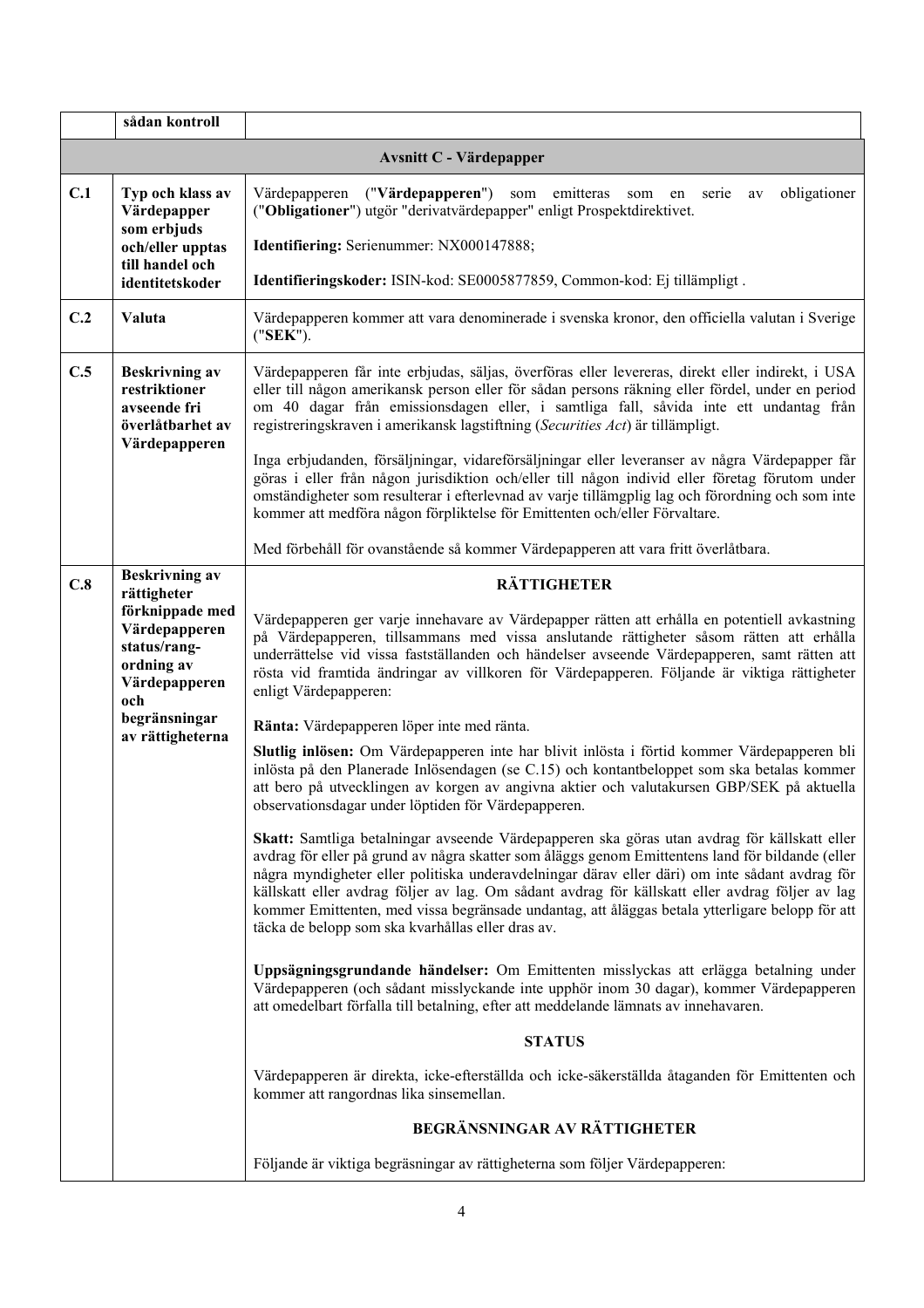|      |                                                                                                                       |                | beloppet.                                                       |                                    |               | Ytterligare Avbrottshändelser: Om det: (i) sker en förändring i tillämplig lag, uppkommer en<br>valutaavbrottshändelse, uppkommer en extraordinär marknadsavbrottshändelse eller en<br>skattehändelse som påverkar Emittentens möjligheter att fullgöra sina åtaganden under<br>Värdepapperen; eller (ii) inträffar en avbrottshändelse avseende existens, upprätthållande,<br>handel, värdering, kurs eller offentliggörande av en Underliggande Tillgång, så kan villkoren för<br>Värdepapperen justeras och/eller Värdepapperen bli inlösta i förtid, utan inhämtande av<br>samtycke från investerare. Vid sådan förtida inlösen kommer investerare att erhålla<br>marknadsvärdet av Värdepapperen som kan vara mindre än det ursprungliga investerade |
|------|-----------------------------------------------------------------------------------------------------------------------|----------------|-----------------------------------------------------------------|------------------------------------|---------------|-----------------------------------------------------------------------------------------------------------------------------------------------------------------------------------------------------------------------------------------------------------------------------------------------------------------------------------------------------------------------------------------------------------------------------------------------------------------------------------------------------------------------------------------------------------------------------------------------------------------------------------------------------------------------------------------------------------------------------------------------------------|
|      |                                                                                                                       |                | ersättning.                                                     |                                    |               | Utbyte av Aktier: Om någon Aktie påverkas av vissa avbrottshändelser, får Emittenten byta ut<br>sådan tillgång mot en ersättande aktie, som Fastställelseagenten har ansett vara en lämplig                                                                                                                                                                                                                                                                                                                                                                                                                                                                                                                                                               |
|      |                                                                                                                       |                | än det ursprungliga investerade beloppet.                       |                                    |               | Olaglighet: Om Emittenten fastställer att utförandet av dess åtaganden under Värdepapperen<br>har blivit olagliga så kan Emittenten välja att lösa in Värdepapperen i förtid. Vid sådan förtida<br>inlösen kommer investerare att erhålla marknadsvärdet för Värdepapperen som kan vara mindre                                                                                                                                                                                                                                                                                                                                                                                                                                                            |
|      |                                                                                                                       |                | villkoren för Värdepapperen utan innehavarnas samtycke.         |                                    |               | Möten och justeringar: Värdepapperen innehåller villkor för investerare att kalla till och<br>närvara vid möten för att rösta om föreslagna justeringar av villkoren för Värdepapperen eller<br>för att godkänna ett skriftligt beslut utan sådant möte. Dessa villkor tillåter vissa definierade<br>majoriteter att godkänna vissa förändringar som kommer binda samtliga innehavare, inklusive<br>innehavare som inte närvarade och röstade på det aktuella mötet och innehavare som röstade på<br>annat sätt än majoriteten. Under vissa begränsade omständigheter kan Emittenten ändra                                                                                                                                                                |
|      |                                                                                                                       |                | Värdepapperen samt att göra vissa diskretionära fastställelser. |                                    |               | Fastställelse av Fastställelseagenten: Fastställelseagenten är Barclays Bank PLC.<br>Fastställelseagenten har behörighet att göra samtliga beräkningar enligt villkoren för                                                                                                                                                                                                                                                                                                                                                                                                                                                                                                                                                                               |
| C.11 | Notering och<br>upptagande till<br>handel på en<br>reglerad<br>marknad                                                |                | Emissionsdagen som tidigast.                                    |                                    |               | Ansökan har gjorts av Emittenten om upptagande till handel av Värdepapperen på den reglerade<br>marknaden hos Luxembourg Stock Exchange och NASDAQ OMX Stockholm, från och med                                                                                                                                                                                                                                                                                                                                                                                                                                                                                                                                                                            |
| C.15 | <b>Beskrivning av</b><br>hur värdet på<br>investeringen är<br>beroende av<br>värdet på<br>underliggande<br>instrument |                | Aktietabellen nedan:                                            |                                    |               | Avkastningen och värdet på Värdepapperen är beroende av utvecklingen av korgen av aktier<br>(varje en "Underliggande Tillgång") på aktuella observationsdagar tillsammans med<br>valutakursen GBP/SEK. De Underliggande Tillgångarna är stamaktier av det aktuella<br>Aktieföretaget som har identifieringsuppgifter vilka framgår av varje rad (i=1 till 8) i                                                                                                                                                                                                                                                                                                                                                                                            |
|      |                                                                                                                       |                |                                                                 |                                    | Aktietabell   |                                                                                                                                                                                                                                                                                                                                                                                                                                                                                                                                                                                                                                                                                                                                                           |
|      |                                                                                                                       | $\mathbf{i}$   | Aktieföretag:                                                   | <b>Bloomberg-</b><br>koder:        | Reuterskoder: | Underliggande Tillgång<br>ISIN:                                                                                                                                                                                                                                                                                                                                                                                                                                                                                                                                                                                                                                                                                                                           |
|      |                                                                                                                       | 1              | Royal Dutch Shell PLC                                           | <b>RDSALN</b><br>$\leq$ Equity $>$ | RDSa.L        | GB00B03MLX29                                                                                                                                                                                                                                                                                                                                                                                                                                                                                                                                                                                                                                                                                                                                              |
|      |                                                                                                                       | $\overline{2}$ | Glaxosmithkline PLC                                             | <b>GSK LN</b><br>$\leq$ Equity $>$ | GSK.L         | GB0009252882                                                                                                                                                                                                                                                                                                                                                                                                                                                                                                                                                                                                                                                                                                                                              |
|      |                                                                                                                       | 3              | Centrica PLC                                                    | <b>CNALN</b><br>$\leq$ Equity $>$  | CNA.L         | GB00B033F229                                                                                                                                                                                                                                                                                                                                                                                                                                                                                                                                                                                                                                                                                                                                              |
|      |                                                                                                                       | $\overline{4}$ | <b>HSBC Holdings PLC</b>                                        | <b>HSBALN</b><br>$<$ Equity $>$    | HSBA.L        | GB0005405286                                                                                                                                                                                                                                                                                                                                                                                                                                                                                                                                                                                                                                                                                                                                              |
|      |                                                                                                                       | 5              | Astrazeneca PLC                                                 | <b>AZN LN</b><br>$<$ Equity $>$    | AZN.L         | GB0009895292                                                                                                                                                                                                                                                                                                                                                                                                                                                                                                                                                                                                                                                                                                                                              |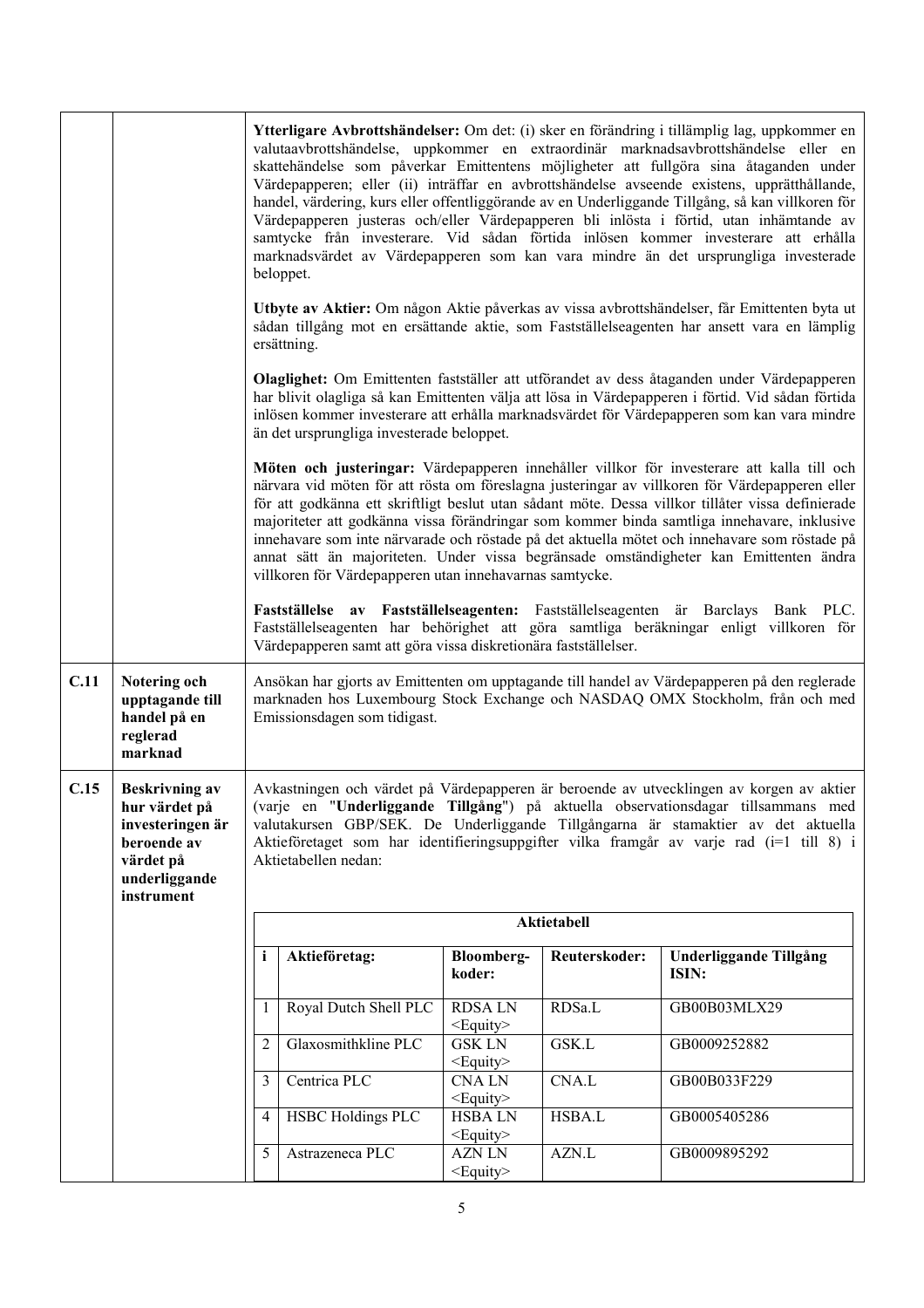|      |                                                        | 6         | Unilever PLC                                                              | <b>ULVRLN</b><br>$<$ Equity $>$                          | ULVR.L                 | GB00B10RZP78                                                                                                                                                                                                                                                                                                                                                                                                                                                                                                                                                                                                                                                                      |
|------|--------------------------------------------------------|-----------|---------------------------------------------------------------------------|----------------------------------------------------------|------------------------|-----------------------------------------------------------------------------------------------------------------------------------------------------------------------------------------------------------------------------------------------------------------------------------------------------------------------------------------------------------------------------------------------------------------------------------------------------------------------------------------------------------------------------------------------------------------------------------------------------------------------------------------------------------------------------------|
|      |                                                        | 7         | Tesco PLC                                                                 | <b>TSCOLN</b><br>$<$ Equity $>$                          | TSCO.L                 | GB0008847096                                                                                                                                                                                                                                                                                                                                                                                                                                                                                                                                                                                                                                                                      |
|      |                                                        | 8         | <b>BP PLC</b>                                                             | BP/LN                                                    | BP.L                   | GB0007980591                                                                                                                                                                                                                                                                                                                                                                                                                                                                                                                                                                                                                                                                      |
|      |                                                        |           |                                                                           | <equity></equity>                                        |                        |                                                                                                                                                                                                                                                                                                                                                                                                                                                                                                                                                                                                                                                                                   |
|      |                                                        |           |                                                                           |                                                          | <b>Slutlig Inlösen</b> |                                                                                                                                                                                                                                                                                                                                                                                                                                                                                                                                                                                                                                                                                   |
|      |                                                        |           |                                                                           |                                                          |                        | Om Värdepapperen inte har lösts in i förtid, kommer varje Värdepapper att lösas in på den<br>Planerade Inlösendagen (12 juni 2017, med förbehåll för senareläggning om den slutliga<br>Genomsnittsdagen (slut) planerad till 30 maj 2017 senareläggs på grund av att sådan dag inte är<br>en planerad handelsdag eller att en avbrottshändelse inträffar för en eller flera av de<br>Underliggande Tillgångarna) genom betalning av det Slutliga Kontantavvecklingsbeloppet.                                                                                                                                                                                                      |
|      |                                                        |           | med Korgavkastningen.                                                     |                                                          |                        | Det Slutliga Kontantavvecklingsbeloppet avseende varje Värdepapper beräknas genom att<br>addera Beräkningsbeloppet (SEK 10 000) med summan av Beräkningsbeloppet multiplicerat<br>med Deltagandegraden, vidare multiplicerat med Valutautvecklingen, och vidare multiplicerat                                                                                                                                                                                                                                                                                                                                                                                                     |
|      |                                                        |           | Tillgångens stängningskurs och Affärsdagen (27 maj 2014), minus (b) 1.    |                                                          |                        | Det Slutliga Kontantavvecklingsbeloppet avseende varje Värdepapper kommer således inte vara<br>mindre än Beräkningsbeloppet, och kan vara ett högre belopp om Korgavkastningen är positiv.<br>Korgavkastningen är ett belopp som speglar genomsnittsutvecklingen av de Underliggande<br>Tillgångarna mellan Affärsdagen och Genomsnittsdagarna (slut) (se C.19) och vilket inte får<br>vara lägre än noll. Det är det aritmetiska genomsnittet av den följande beräkningen avseende<br>varje Underliggande Tillgång i korgen: (a) det aritmetiska genomsnittet av den Underliggande<br>Tillgångens stängningskurs vid varje Genomsnittsdag (slut) dividerat med den Underliggande |
|      |                                                        |           | Kontantavvecklingsbeloppet.                                               |                                                          |                        | I vilken mån Korgavkastningen påverkar det Slutliga Kontantavvecklingsbeloppet beror på<br>Deltagandegraden och värdet av Valutautvecklingen. Desto högre Deltagandegrad, desto större<br>påverkan på det Slutliga Kontantavvecklingsbeloppet, likaledes, desto högre Valutautveckling<br>(vilket motsvarar en starkare GBP mot SEK), desto större påverkan på det Slutliga                                                                                                                                                                                                                                                                                                       |
|      |                                                        | Där:      |                                                                           |                                                          |                        |                                                                                                                                                                                                                                                                                                                                                                                                                                                                                                                                                                                                                                                                                   |
|      |                                                        |           |                                                                           | (slut) dividerat på valutakursen på Affärsdagen; och     |                        | Valutautvecklingen är procentändringen mellan valutakursen GBP/SEK (uttryckt som<br>antalet SEK per GBP 1.00) mellan Affärsdagen och den slutliga Genomsnittsdagen (slut)<br>(planerad till 30 maj 2017), beräknat som valutakursen på den slutliga Genomsnittsdagen                                                                                                                                                                                                                                                                                                                                                                                                              |
|      |                                                        | $\bullet$ |                                                                           | http://www.barclays.com/investorrelations/debtinvestors. |                        | Deltagandegraden är, vid dagen för detta Prospekt, preliminärt fastställt till 160 procent<br>(160 %), men det kan vara en högre eller lägre procentsats under förutsättning att det inte<br>kommer vara mindre än 130 procent (130 %) och kommer att vara den procentsats som<br>fastställs och meddelas av Emittenten på eller omkring Affärsdagen (genom referens till<br>rådande marknadsfaktorer vid den aktuella tidpunkten) genom offentliggörande på                                                                                                                                                                                                                      |
| C.16 | Utlöpande- eller<br>förfallodag för<br>Värdepapperen   |           |                                                                           |                                                          |                        | Värdepapper är planerade att bli inlösta på den Planerade Inlösendagen (se C.15 ovan).                                                                                                                                                                                                                                                                                                                                                                                                                                                                                                                                                                                            |
| C.17 | Avvecklings-<br>process för<br>derivat-                |           | betalning av emissionskursen för Värdepapperen.                           |                                                          |                        | Värdepapperen kommer att levereras den 10 juni 2014 ("Emissionsdagen") i utbyte mot                                                                                                                                                                                                                                                                                                                                                                                                                                                                                                                                                                                               |
|      | värdepapper                                            |           | Värdepapperen kommer att clearas och avvecklas genom Euroclear Sweden AB. |                                                          |                        |                                                                                                                                                                                                                                                                                                                                                                                                                                                                                                                                                                                                                                                                                   |
| C.18 | <b>Beskrivning av</b><br>hur avkastning<br>på derivat- |           |                                                                           |                                                          |                        | Utvecklingen av de Underliggande Tillgångarna och valutakursen som Värdepapperen är<br>hänförliga till kan, om Värdepapperen inte löses in i förtid, påverka beloppet som betalas på den                                                                                                                                                                                                                                                                                                                                                                                                                                                                                          |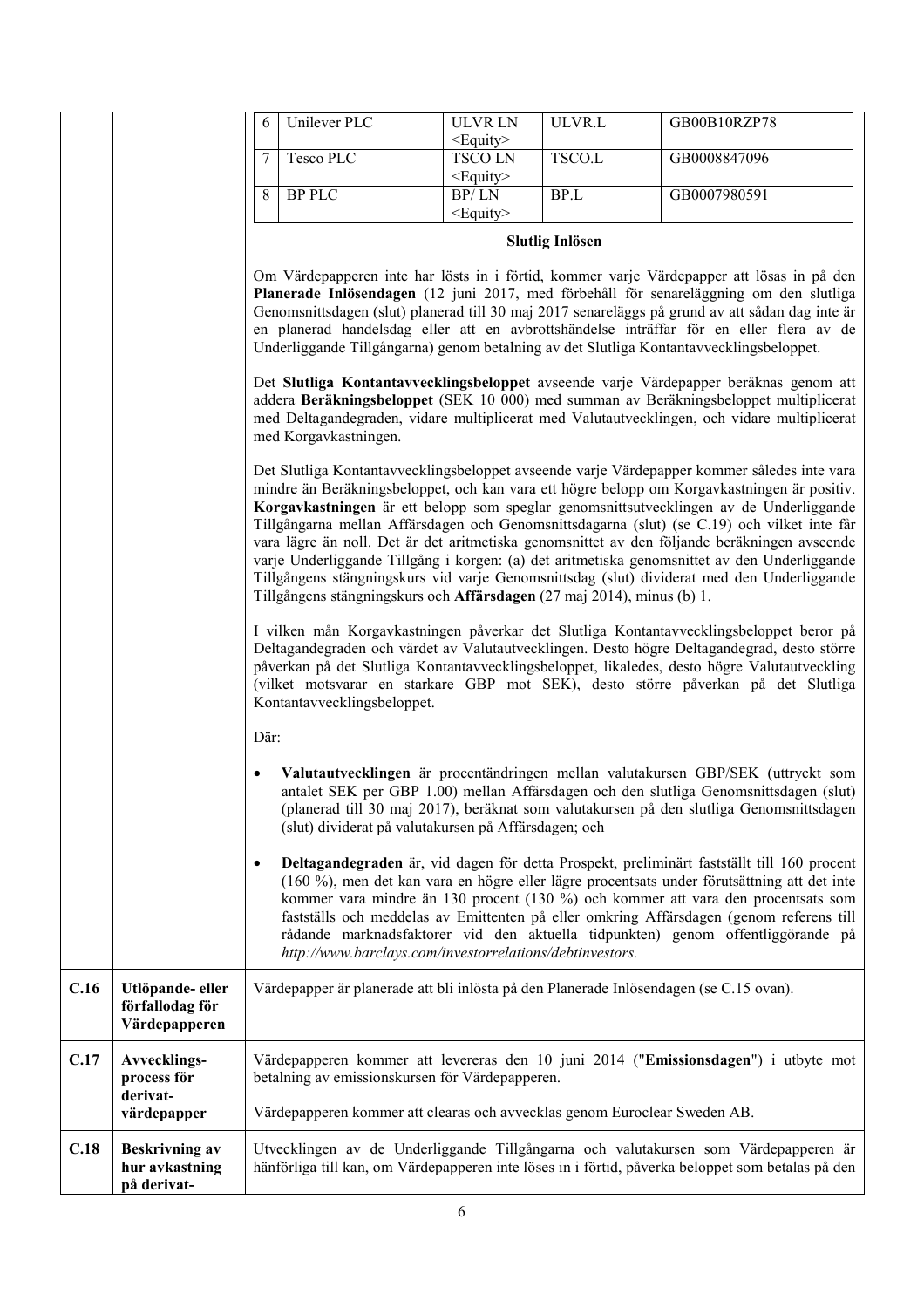|      | värdepapper                                                                               | Planerade Inlösendagen.                                                                                                                                                                                                                                                                                                                                                                                                                                                                                                                                                                                                                                                                                                                                                                                                                                                                                                                                                                                                                                                                                                                                                                                                                                                                                                                                                                                                                                                                                                                                                                                                                                                                                                                                                                                                                                                                                                                                                                                                                                                                                                                                                                                                                                                                                                                                                                                                                                                                                                                                                                                                                                                                                                                                                                                                                                                                                                                                                                                                                               |
|------|-------------------------------------------------------------------------------------------|-------------------------------------------------------------------------------------------------------------------------------------------------------------------------------------------------------------------------------------------------------------------------------------------------------------------------------------------------------------------------------------------------------------------------------------------------------------------------------------------------------------------------------------------------------------------------------------------------------------------------------------------------------------------------------------------------------------------------------------------------------------------------------------------------------------------------------------------------------------------------------------------------------------------------------------------------------------------------------------------------------------------------------------------------------------------------------------------------------------------------------------------------------------------------------------------------------------------------------------------------------------------------------------------------------------------------------------------------------------------------------------------------------------------------------------------------------------------------------------------------------------------------------------------------------------------------------------------------------------------------------------------------------------------------------------------------------------------------------------------------------------------------------------------------------------------------------------------------------------------------------------------------------------------------------------------------------------------------------------------------------------------------------------------------------------------------------------------------------------------------------------------------------------------------------------------------------------------------------------------------------------------------------------------------------------------------------------------------------------------------------------------------------------------------------------------------------------------------------------------------------------------------------------------------------------------------------------------------------------------------------------------------------------------------------------------------------------------------------------------------------------------------------------------------------------------------------------------------------------------------------------------------------------------------------------------------------------------------------------------------------------------------------------------------------|
|      | sker                                                                                      | På den Planerade Inlösendagen kommer, om Värdepapperen inte har blivit inlösta i förtid,<br>Värdepapperen att betalas i kontanter.                                                                                                                                                                                                                                                                                                                                                                                                                                                                                                                                                                                                                                                                                                                                                                                                                                                                                                                                                                                                                                                                                                                                                                                                                                                                                                                                                                                                                                                                                                                                                                                                                                                                                                                                                                                                                                                                                                                                                                                                                                                                                                                                                                                                                                                                                                                                                                                                                                                                                                                                                                                                                                                                                                                                                                                                                                                                                                                    |
| C.19 | <b>Slutlig</b><br>referenskurs för<br>den<br>underliggande                                | Den slutliga referensnivån för varje aktie till vilka Värdepapperen relaterar till kommer<br>fastställas av Fastställelseagenten genom referens till offentligt tillgängliga källor på en angiven<br>dag eller angivna dagar.<br>Den slutliga värderingskursen på varje Underliggande Tillgång är det aritmetiska genomsnittet<br>av stängningskursen på sådan Underliggande Tillgång på var och en av följande<br>Genomsnittsdagar (slut) (var och en föremål för förlängning på grund av att sådan dag inte är<br>en planerad handelsdag eller en avbrottshändelse för sådan Underliggande Tillgång): 30<br>november 2016, 30 december 2016, 30 januari 2017, 28 februari 2017, 30 mars 2017, 28 april<br>2017 och 30 maj 2017.                                                                                                                                                                                                                                                                                                                                                                                                                                                                                                                                                                                                                                                                                                                                                                                                                                                                                                                                                                                                                                                                                                                                                                                                                                                                                                                                                                                                                                                                                                                                                                                                                                                                                                                                                                                                                                                                                                                                                                                                                                                                                                                                                                                                                                                                                                                     |
| C.20 | Typ av                                                                                    | Värdepapperen är relaterade till en korg av stamaktier och en valutakurs.                                                                                                                                                                                                                                                                                                                                                                                                                                                                                                                                                                                                                                                                                                                                                                                                                                                                                                                                                                                                                                                                                                                                                                                                                                                                                                                                                                                                                                                                                                                                                                                                                                                                                                                                                                                                                                                                                                                                                                                                                                                                                                                                                                                                                                                                                                                                                                                                                                                                                                                                                                                                                                                                                                                                                                                                                                                                                                                                                                             |
|      | underliggande                                                                             | Information om de Underliggande Tillgångarna finns tillgängligt på den aktuella<br>Bloombergsidan (se C.15 ovan) avseende Aktierna och Reuters sida ECB37 avseende<br>valutakursen GBP/SEK.                                                                                                                                                                                                                                                                                                                                                                                                                                                                                                                                                                                                                                                                                                                                                                                                                                                                                                                                                                                                                                                                                                                                                                                                                                                                                                                                                                                                                                                                                                                                                                                                                                                                                                                                                                                                                                                                                                                                                                                                                                                                                                                                                                                                                                                                                                                                                                                                                                                                                                                                                                                                                                                                                                                                                                                                                                                           |
|      |                                                                                           | <b>Avsnitt D - Risker</b>                                                                                                                                                                                                                                                                                                                                                                                                                                                                                                                                                                                                                                                                                                                                                                                                                                                                                                                                                                                                                                                                                                                                                                                                                                                                                                                                                                                                                                                                                                                                                                                                                                                                                                                                                                                                                                                                                                                                                                                                                                                                                                                                                                                                                                                                                                                                                                                                                                                                                                                                                                                                                                                                                                                                                                                                                                                                                                                                                                                                                             |
| D.2  | Nyckel-<br>information om<br>huvudsakliga<br>risker som är<br>specifika för<br>Emittenten | Kreditrisk: Emittenten är exponerad mot risken att drabbas av förluster om några av dess<br>kunder eller marknadsmotparter misslyckas med att fullgöra sina kontraktuella åtaganden.<br>Emittenten kan även drabbas av förlust när nedgradering av ett företags kreditvärderingsbetyg<br>leder till värdefall för Emittentens investeringar i det företagets finansiella instrument.<br>Svaga eller försämrade ekonomiska förhållanden påverkar negativt dessa motparter och<br>kreditrelaterade risker. I senare tid har den ekonomiska miljö som Emittentens huvudsakliga<br>verksamhet bedrivs inom (som är Europa och USA) kännetecknats av generellt svagare än<br>förväntad tillväxt, ökad arbetslöshet, sjunkande fastighetspriser, minskat verksamhetsförtroende,<br>ökad inflation och minskad BNP. Verksamhet inom eurozonen är fortsatt påverkad av den<br>pågående statsskuldkrisen, pressen på de finansiella systemen och risken att ett eller flera länder<br>kommer att lämna euron. Den rådande frånvaron av en förutbestämd process för en medlemsstat<br>att lämna euron innebär att det inte är möjligt att förutse resultatet av en sådan händelse och det<br>inte är möjligt att korrekt kvantifiera betydelsen av en sådan händelse vad gäller Emittentens<br>intjäningsförmåga, likviditet och kapital. Om vissa eller samtliga dessa förhållanden fortlöper<br>eller försämras kan de få en betydande negativ effekt på Emittentens verksamhet, finansiella<br>förhållanden och utsikter.<br>Marknadsrisk: Emittenten kan drabbas av en finansiell förlust om Emittenten inte förmår att<br>adekvat hedga sin balansräkning. Detta kan uppstå som ett resultat av låga<br>marknadsvolatilitetsnivåer, eller om det förekommer oförväntade eller volatila förändringar av<br>räntenivåer, kreditspreadar, råvarupriser, aktiekurser och/eller valutakurser.<br>Likviditetsrisk: Emittenten är exponerad mot risken att man inte kan möta sina åtaganden som<br>förfaller till betalning som ett resultat av plötsliga, och eventuellt långdragna, ökningar av<br>nettoutflöden. Dessa utflöden kan huvudsakligen ske genom att kunder tar ut pengar,<br>återtagande av finansiering av motparter i bankverksamhet som inte är privatkundverksamhet,<br>krav om ytterligare ställande av säkerheter eller nedskrivningar av lån.<br>Kapitalrisk: Emittenten kanske inte kan upprätthålla lämpliga kapitalration, vilket kan leda till:<br>(i) oförmåga att stödja verksamhetsaktiviteter; (ii) misslyckande att möta regulatoriska krav;<br>och/eller (iii) nedgradering av kreditvärderingsbetyg. Ökade regulatoriska kapitalkrav och<br>förändring av vad som utgör kapital kan inskränka Emittentens planerade aktiviteter och kan öka<br>kostnader och leda till negativ inverkan på Emittentens intjäningsförmåga.<br>Juridisk och Regulatorisk relaterad risk: Om Emittenten inte följer tillämpliga lagar och<br>regler som är relevanta för den finansiella tjänstesektorn kan det leda till böter, statliga åtgärder, |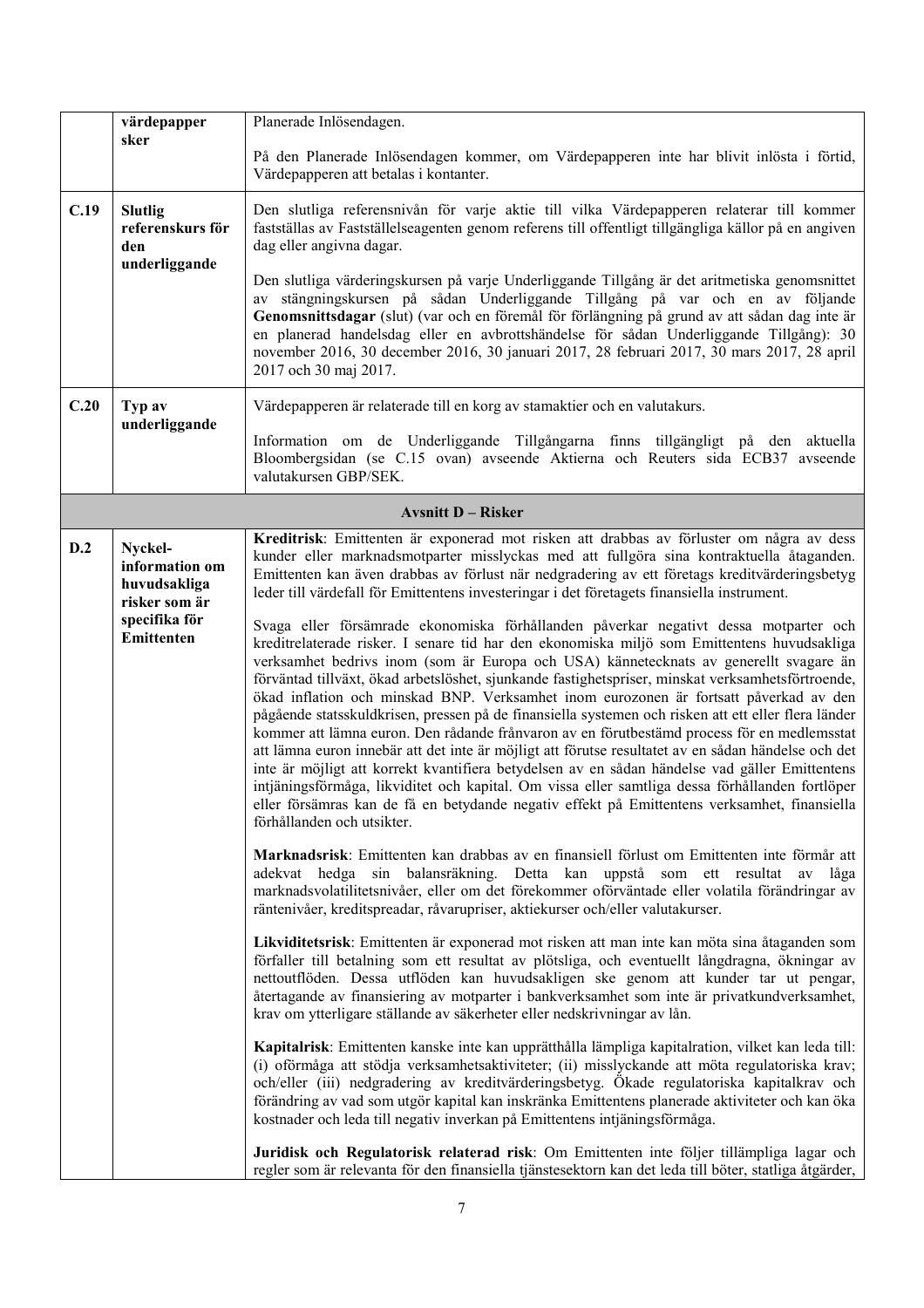|     |                                                                                                                                                                                             | renomméskada, ökade försiktighetsåtgärder, suspension av verksamheter eller, i extrema<br>situationer, återkallande av tillstånd att bedriva verksamhet.                                                                                                                                                                                                                                                                                                                                                                                                                                                                                                                                                                                                                                           |
|-----|---------------------------------------------------------------------------------------------------------------------------------------------------------------------------------------------|----------------------------------------------------------------------------------------------------------------------------------------------------------------------------------------------------------------------------------------------------------------------------------------------------------------------------------------------------------------------------------------------------------------------------------------------------------------------------------------------------------------------------------------------------------------------------------------------------------------------------------------------------------------------------------------------------------------------------------------------------------------------------------------------------|
|     |                                                                                                                                                                                             | Renommérisk: Renomméskada reducerar - direkt eller indirekt - intresset för Emittenten från<br>aktieägare och kan leda till negativ publicitet, förlust av intäkt, juridiska tvister, regulatoriska<br>eller lagstiftande åtgärder, minskning av existerande eller potentiella kunder, minskad<br>arbetsmoral, och svårigheter i att rekrytera skicklig personal. Betydande renomméskada kan få<br>betydande negativ effekt på Emittentens tillstånd för bedrivande av verksamhet och på värdet av<br>Emittentens verksamhet, vilket i sin tur kan negativt påverka Emittentens lönsamhet och<br>finansiella förhållanden.                                                                                                                                                                         |
|     |                                                                                                                                                                                             | Infrastruktur och Teknologi: Om kundtransaktioner som företas genom Emittentens system,<br>läcker ut, kan det leda till betydande negativ inverkan på Emittentens verksamhet eller<br>renommé.                                                                                                                                                                                                                                                                                                                                                                                                                                                                                                                                                                                                     |
|     |                                                                                                                                                                                             | Skatterisk: Emittenten kan lida förluster på grund av ytterligare skattepålagor, andra finansiella<br>kostnader eller renomméskada på grund av: misslyckande med att efterfölja eller att korrekt<br>bedöma tillämpningen av, relevant skattelag, misslyckande att hantera skattemyndigheter vad<br>gäller tid, transparens och effektivitet; felaktiga beräkningar av skatt för rapporterad och<br>bedömd skattenivå; eller följder av felaktig skatterådgivning.                                                                                                                                                                                                                                                                                                                                 |
| D.6 | Nyckel-                                                                                                                                                                                     | Investerare i Värdepapperen kan förlora hela värdet av deras investering.                                                                                                                                                                                                                                                                                                                                                                                                                                                                                                                                                                                                                                                                                                                          |
|     | information om<br>huvudsakliga<br>risker som är<br>specifika för<br>Värdepapperen,<br>inklusive en<br>riskvarning att<br>investerare kan<br>förlora del av<br>eller hela sin<br>investering | Även om det anges att Värdepapperen ska återbetalas med ett belopp som är minst lika<br>med 90,9 % av det ursprungliga förvärvspriset (förutsatt ett förvärvspris av 110 % av det<br>nominella beloppet) är investeraren exponerad mot kreditrisken hos Emittenten och<br>kommer förlora upp till hela värdet av sin investering om Emittenten går i konkurs eller<br>på annat sätt inte kan möta sina betalningsåtaganden.                                                                                                                                                                                                                                                                                                                                                                        |
|     |                                                                                                                                                                                             | Investerare kan även förlora delar av eller hela sin investering om:                                                                                                                                                                                                                                                                                                                                                                                                                                                                                                                                                                                                                                                                                                                               |
|     |                                                                                                                                                                                             | de Underliggande Tillgångarna utvecklar sig på ett sådant sätt att inlösenbeloppet<br>$\bullet$<br>(efter avdrag för eventuella tillämpliga skatter och kostnader) som betalas till<br>investerare (antingen på förfallodagen eller till följd av eventuell förtida inlösen) är<br>mindre än det initiala förvärvspriset;                                                                                                                                                                                                                                                                                                                                                                                                                                                                          |
|     |                                                                                                                                                                                             | investerare säljer sina Värdepapper före förfallodagen på andrahandsmarknaden till<br>$\bullet$<br>ett belopp som är lägre än det initiala förvärvsbeloppet; eller                                                                                                                                                                                                                                                                                                                                                                                                                                                                                                                                                                                                                                 |
|     |                                                                                                                                                                                             | Värdepapperen blir inlösta i förtid på grund av händelser som ligger bortom<br>Emittentens kontroll (så som på grund av en ytterligare avbrottshändelse) och<br>beloppet som betalas till investerare är lägre än det initiala förvärvspriset.                                                                                                                                                                                                                                                                                                                                                                                                                                                                                                                                                     |
|     |                                                                                                                                                                                             | Angivande av Deltagandegraden: Procentsatsen avseende Deltagandegraden kommer inte att<br>anges av Emittenten förrän eller omkring Affärsdagen (27 maj 2014). Det finns en risk att den<br>slutliga procentsatsen som anges av Emittenten kommer att vara annan än den preliminära<br>procentsatsen som tillhandahålls i detta Prospekt, dock kommer inte den slutliga procentsatsen<br>vara mindre än den minimumprocentsats som tillhandahålls. Icke desto mindre, måste<br>investerare basera deras investeringsbeslut på den preliminära procentsatsen (och<br>minimumprocentsatsen) som tillhandahålls, och kommer inte ha rätt att återkalla deras<br>köpåtagande när procentsatsen slutligen anges, och inget tillägg kommer att offentliggöras i<br>samband med sådant slutligt angivande. |
|     |                                                                                                                                                                                             | Risk för återkallande av det publika erbjudandet: Emittenten förbehåller sig rätten att<br>återkalla erbjudandet på grund av orsaker bortom dess kontroll, såsom om det lägsta<br>teckningsbeloppet eller/och den lägsta Deltagandegraden inte uppnås, eller extraordinära<br>händelser inträffar som enligt Emittentens skäliga diskretion kan vara negativt för erbjudandet. I<br>sådant fall kommer investerare som redan har betalat eller levererat teckningslikviden att vara<br>berättigade till återbetalning av sådana belopp, men kommer inte att erhålla någon ersättning<br>som kan ha ackumulerats under perioden mellan deras betalning eller leverans av                                                                                                                            |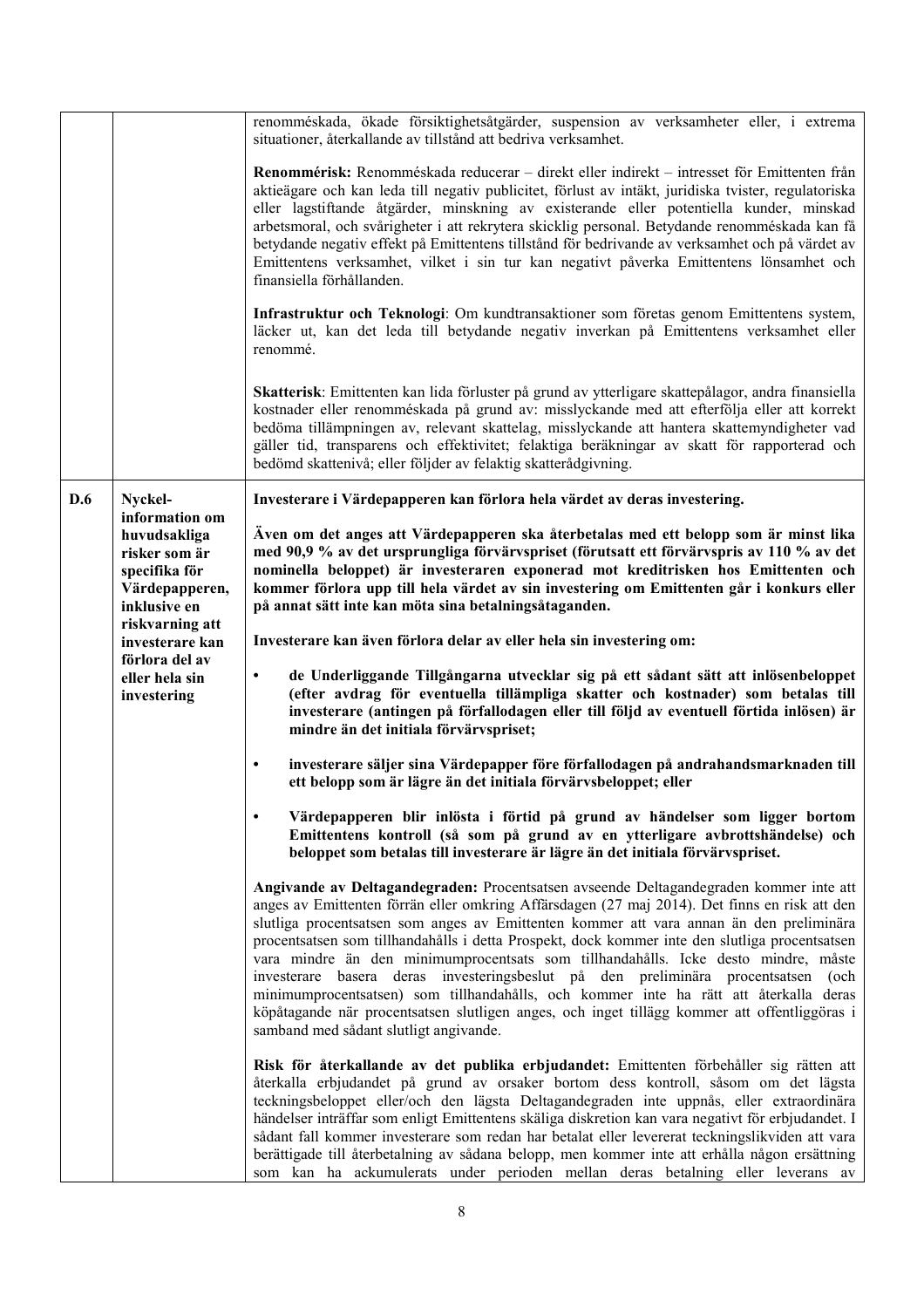|      |                                                                                                                       | teckningslikviden och återbetalningen av Värdepapperen.                                                                                                                                                                                                                                                                                                                                                                                                                                                                                                                                                                                                                                                                                                                                                                                                                                                                                                                     |  |  |  |
|------|-----------------------------------------------------------------------------------------------------------------------|-----------------------------------------------------------------------------------------------------------------------------------------------------------------------------------------------------------------------------------------------------------------------------------------------------------------------------------------------------------------------------------------------------------------------------------------------------------------------------------------------------------------------------------------------------------------------------------------------------------------------------------------------------------------------------------------------------------------------------------------------------------------------------------------------------------------------------------------------------------------------------------------------------------------------------------------------------------------------------|--|--|--|
|      |                                                                                                                       | Avkastning relaterade till utvecklingen av de Underliggande Tillgångarna: Den avkastning<br>som förfaller till betalning under Värdepapperen relaterar till förändrade värden på de<br>Underliggande Tillgångarna och de aktuella valutakurserna på aktuella observationsdagen under<br>Värdepapperens löptid. Någon information om historisk utveckling av en Underliggande<br>Tillgång eller valutakurs ska inte tas som någon indikation om hur kurser kommer att förändras i<br>framtiden. Investerare kommer inte ha någon äganderätt, inklusive, utan begränsning, eventuella<br>rösträttigheter eller rättigheter att erhålla utdelningar, avseende en Underliggande Tillgång.                                                                                                                                                                                                                                                                                       |  |  |  |
|      |                                                                                                                       | Effekten av Genomsnittsberäkning: Den avkastning som förfaller till betalning under<br>Värdepapperen kommer att beräknas utifrån en slutlig värderingskurs som är det aritmetiska<br>medelvärdet av aktuella priser på de Underliggande Tillgångarna på de angivna<br>Genomsnittsdagarna (slut), snarare än på en slutlig värderingsdag. Detta innebär att om kursen<br>för den Underliggande Tillgången ändras dramatiskt på en eller fler än en Genomsnittsdag (slut),<br>kan det belopp som ska betalas eller levereras på Värdepapperen vara betydligt mindre än det<br>skulle ha varit om det belopp som skulle betalas hade beräknats genom referens till ett enda<br>värde bestämt på en slutlig värderingsdag.                                                                                                                                                                                                                                                      |  |  |  |
|      |                                                                                                                       | Aktierisk: Utvecklingen för aktier är beroende av ett antal ekonomiska faktorer, så som ränta<br>och kursnivåer på kapitalmarknader, valutaförändringar, politiska faktorer samt bolagsspecifika<br>marknadsposition, risksituation,<br>faktorer<br>så<br>som<br>resultat,<br>aktieägarstruktur<br>och<br>vinstutdelningspolicys. Någon relevant aktieemittent kan vidta åtgärder utan att beakta intresset<br>för investerare i Värdepapperen, vilket kan få en negativ inverkan på värdet för Värdepapperen.                                                                                                                                                                                                                                                                                                                                                                                                                                                              |  |  |  |
|      |                                                                                                                       | Utbyte av Aktier: När en Aktie påverkas av vissa störande händelser, kan Emittenten byta ut<br>sådan tillgång med en ersättande aktie, som Fastställelseagenten har ansett vara en lämplig<br>ersättning. Den efterföljande utvecklingen eller uppfattade värdet av denna ersättande tillgång<br>kan resultera i att värdet för Värdepapperen sjunker och/eller kan resultera i att investeraren<br>erhåller mindre än förväntat vid avveckling.                                                                                                                                                                                                                                                                                                                                                                                                                                                                                                                            |  |  |  |
|      |                                                                                                                       | Valutakursrisker: Betalningar enligt Värdepapperen kommer att göras i en valuta som skiljer<br>sig från valutan på de Underliggande Tillgångarna. Investeraren kommer därför att utsättas för<br>den negativa ändringen av Avräkningsvalutan rörande valutan på de Underliggande Tillgångar,<br>vilken kommer att resultera i minskningen av en eventuell positiv avkastning på Värdepapperen.<br>Investerare bör vara medvetna om att valutakurserna kan vara volatila och att de fastställs av<br>olika faktorer, bland annat utbud och efterfrågan på valutor på de internationella<br>valutamarknaderna, ekonomiska faktorer, innefattande inflationstakten i de berörda länderna,<br>ränteskillnader mellan de olika länderna, ekonomiska prognoser, internationella politiska<br>faktorer, valutakonvertibilitet, säkerhet för att göra finansiella investeringar i den berörda<br>valutan, spekulationer och åtgärder som vidtagits av regeringar och centralbanker. |  |  |  |
|      |                                                                                                                       | Volatila marknadspriser: Värdepapperens marknadsvärde är oförutsägbar och kan vara<br>mycket volatil eftersom det kan påverkas av flera oförutsägbara faktorer, inklusive: marknads-<br>och avkastningsräntor; fluktuationer i valutakurser; valutakursrestriktioner; återstående tid tills<br>Värdepapperen förfaller till betalning; ekonomiska, finansiella, regulatoriska, politiska, terrorist<br>militära eller andra händelser i en eller flera jurisdiktioner; förändringar i lagar eller<br>förordningar; och Emittentens kreditvärdighet eller upplevd kreditvärdighet.                                                                                                                                                                                                                                                                                                                                                                                           |  |  |  |
|      | Avsnitt $E$ – Erbjudande                                                                                              |                                                                                                                                                                                                                                                                                                                                                                                                                                                                                                                                                                                                                                                                                                                                                                                                                                                                                                                                                                             |  |  |  |
| E.2b | Skäl till<br>erbjudandet och<br>användande av<br>intäkter om<br>intäkter inte ska<br>användas till<br>vinst och/eller | Nettointäkterna från varje emission av Värdepapper kommer användas av Emittenten för dennes<br>generella bolagsändamål, vilket kan inkludera göra vinst och/eller hedga vissa risker.                                                                                                                                                                                                                                                                                                                                                                                                                                                                                                                                                                                                                                                                                                                                                                                       |  |  |  |
|      | för att företa<br>hedgning av                                                                                         |                                                                                                                                                                                                                                                                                                                                                                                                                                                                                                                                                                                                                                                                                                                                                                                                                                                                                                                                                                             |  |  |  |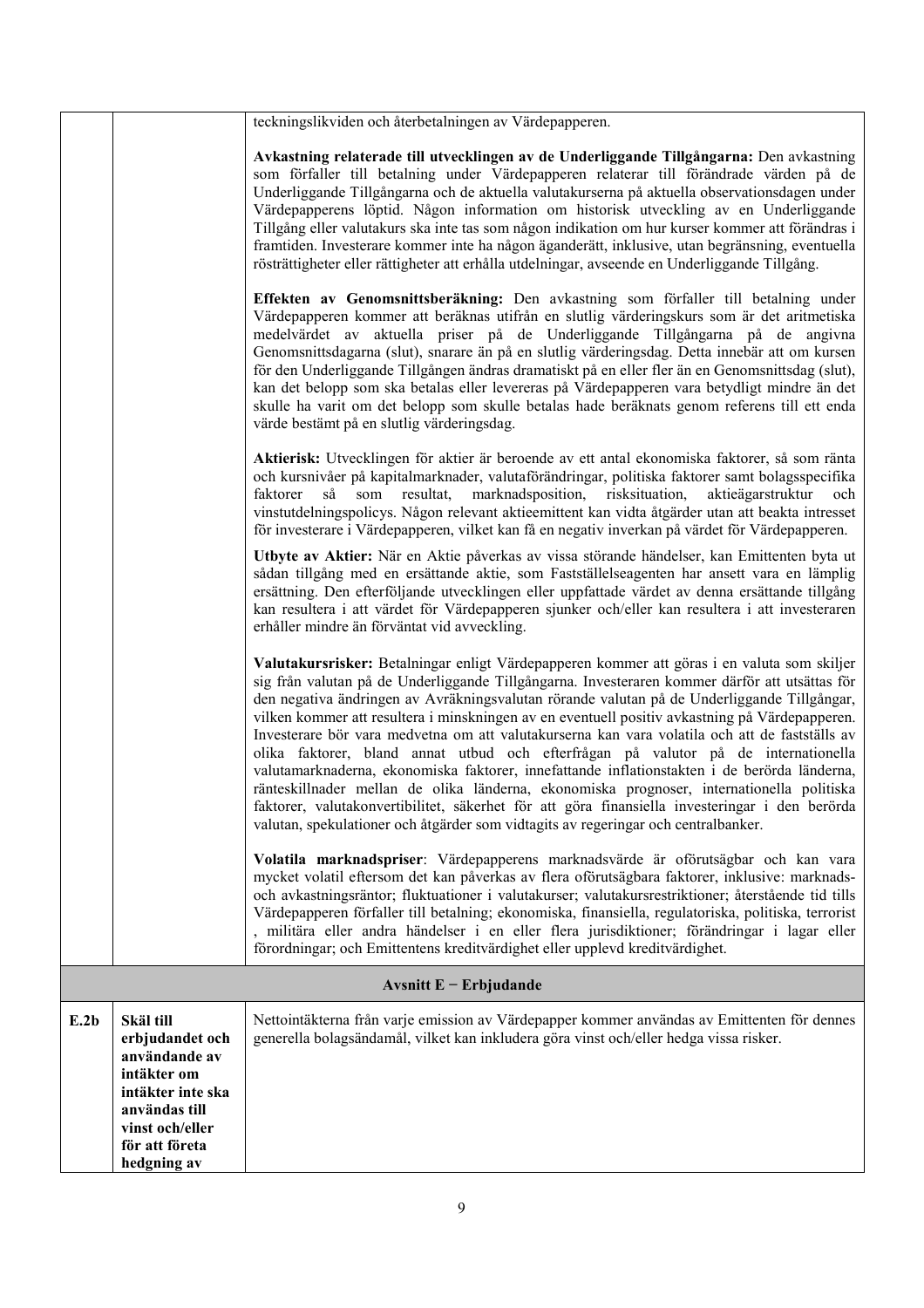|     | vissa risker                                                                   |                                                                                                                                                                                                                                                                                                                                                                                                                                                                                                                                                                                                                                                                                                                                                                                                                                                                                                                                                                                                                                                                                                                           |
|-----|--------------------------------------------------------------------------------|---------------------------------------------------------------------------------------------------------------------------------------------------------------------------------------------------------------------------------------------------------------------------------------------------------------------------------------------------------------------------------------------------------------------------------------------------------------------------------------------------------------------------------------------------------------------------------------------------------------------------------------------------------------------------------------------------------------------------------------------------------------------------------------------------------------------------------------------------------------------------------------------------------------------------------------------------------------------------------------------------------------------------------------------------------------------------------------------------------------------------|
| E.3 | <b>Beskrivning av</b><br>villkoren för<br>erbjudande                           | Värdepapperen erbjuds underkastat följande villkor:<br>Erbjudandekurs: Emissionskursen.                                                                                                                                                                                                                                                                                                                                                                                                                                                                                                                                                                                                                                                                                                                                                                                                                                                                                                                                                                                                                                   |
|     |                                                                                | Emissionskurs: 110 procent av det Totala Nominella Beloppet.                                                                                                                                                                                                                                                                                                                                                                                                                                                                                                                                                                                                                                                                                                                                                                                                                                                                                                                                                                                                                                                              |
|     |                                                                                | Totalt Nominellt Belopp: För dagen för detta Prospekt, upp till SEK 10 000 000. Det Totala<br>Nominella Beloppet är det belopp som meddelas av Emittenten på eller omkring Affärsdagen<br>genom offentliggörande på http://www.barclays.com/investorrelations/debtinvestors.                                                                                                                                                                                                                                                                                                                                                                                                                                                                                                                                                                                                                                                                                                                                                                                                                                              |
|     |                                                                                | Villkor som erbjudandet är underkastat: Erbjudande av Värdepapperen som görs innan<br>Emissionsdagen är villkorade dess emission. Det finns inga i förväg fastställda<br>tilldelningskriterier. Förvaltaren kommer att anta tilldelningskriterier som säkerställer<br>likabehandlingen av potentiella investerare. Samtliga Värdepapper begärda via en Auktoriserad<br>Erbjudare under Erbjudandeperioden kommer att tilldelas upp till det högsta antalet för<br>erbjudandet. En potentiell investerare kommer på Emissionsdagen att erhålla 100 procent av<br>antal Värdepapper tilldelade till investeraren under Erbjudandeperioden. Om det inte är möjligt<br>att uppnå en Deltagandegrad om 130 %, förbehåller sig Emittenten rätten att återkalla<br>erbjudandet av Värdepapperen när som helst innan Affärsdagen. Emissionsdagen är förbehållen<br>en rätt för Emittenten att avbryta emissionen av Värdepapperen om (i) den minsta nivån för<br>Deltagandegraden som redogörs för ovan inte uppfylls; eller (ii) det Totala Nominella Värdet<br>som ska emitteras på Emissionsdagen är mindre än SEK 10 000 000. |
|     |                                                                                | För att undvika tveksamheter, om en ansökan har gjorts av den potentiella investeraren, ska<br>varje sådan potentiell investerare inte vara berättigad att teckna eller på annat sätt förvärva<br>Värdepapperen, och varje sådan ansökan kommer automatiskt att annulleras och alla pengar<br>avseende förvärv kommer att återbetalas till sökanden.                                                                                                                                                                                                                                                                                                                                                                                                                                                                                                                                                                                                                                                                                                                                                                      |
|     |                                                                                | Beskrivning av teckningsprocessen: Ansökan om Värdepapperen kan göras i Sverige genom<br>en Auktoriserad Erbjudare. Tilldelning kommer att ske i enlighet med den aktuella<br>Auktoriserade Erbjudarens sedvanliga förfaranden.                                                                                                                                                                                                                                                                                                                                                                                                                                                                                                                                                                                                                                                                                                                                                                                                                                                                                           |
|     |                                                                                | Information om lägsta och/eller högsta belopp som kan tecknas: Det minsta beloppet som<br>ansökan kan göras per investerare kommer att vara SEK 10 000 i Värdepapperens nominella<br>belopp. Det högsta beloppet som ansökan kan göras per investerare kommer att vara<br>SEK 10 000 000 i Värdepapperens nominella belopp.                                                                                                                                                                                                                                                                                                                                                                                                                                                                                                                                                                                                                                                                                                                                                                                               |
|     |                                                                                | Information om metod och tidsgränser för betalning och leverans av Värdepapperen: Den<br>fullständiga betalningen av Värdepapperens Erbjudandekurs måste ske på Emissionsdagen till<br>en Auktoriserad Erbjudares kontor som har fått ansökan. Värdepapperen kommer att göras<br>tillgänglig för tilldelning mot betalning: Emittenten estimerar att Värdepapperen kommer att<br>tilldelas genom en Auktoriserad Erbjudare, mot betalning av Erbjudandekursen, till blivande<br>Värdepappersinnehavares depåkonto som innehas, direkt eller indirekt, av den aktuella<br>Auktoriserade Erbjudaren hos Euroclear Sweden AB.                                                                                                                                                                                                                                                                                                                                                                                                                                                                                                |
|     |                                                                                | Process för och dag som resultatet av erbjudandet kommer att meddelas: Resultatet av<br>erbjudandet kommer att offentliggöras via den aktuella Auktoriserade Erbjudaren inom 5<br>Bankdagar efter Erbjudandeperiodens slut.                                                                                                                                                                                                                                                                                                                                                                                                                                                                                                                                                                                                                                                                                                                                                                                                                                                                                               |
|     |                                                                                | Process för meddelande till sökande om tilldelat belopp och indikation av huruvida handel<br>kan påbörjas före meddelande lämnas: Sökanden kommer direkt av den aktuella<br>Auktoriserade Erbjudaren meddelas om ansökans framgång. Ingen handel avseende<br>Värdepapperen får ske innan Emissionsdagen.                                                                                                                                                                                                                                                                                                                                                                                                                                                                                                                                                                                                                                                                                                                                                                                                                  |
| E.4 | <b>Beskrivning av</b><br>eventuella<br>betydande<br>intressen i<br>emissionen/ | Ej tillämpligt; ingen person involverad i emissionen eller erbjudandet har något intresse eller<br>intressekonflikt, som är betydande för emissionen eller erbjudandet av Värdepapperen.                                                                                                                                                                                                                                                                                                                                                                                                                                                                                                                                                                                                                                                                                                                                                                                                                                                                                                                                  |